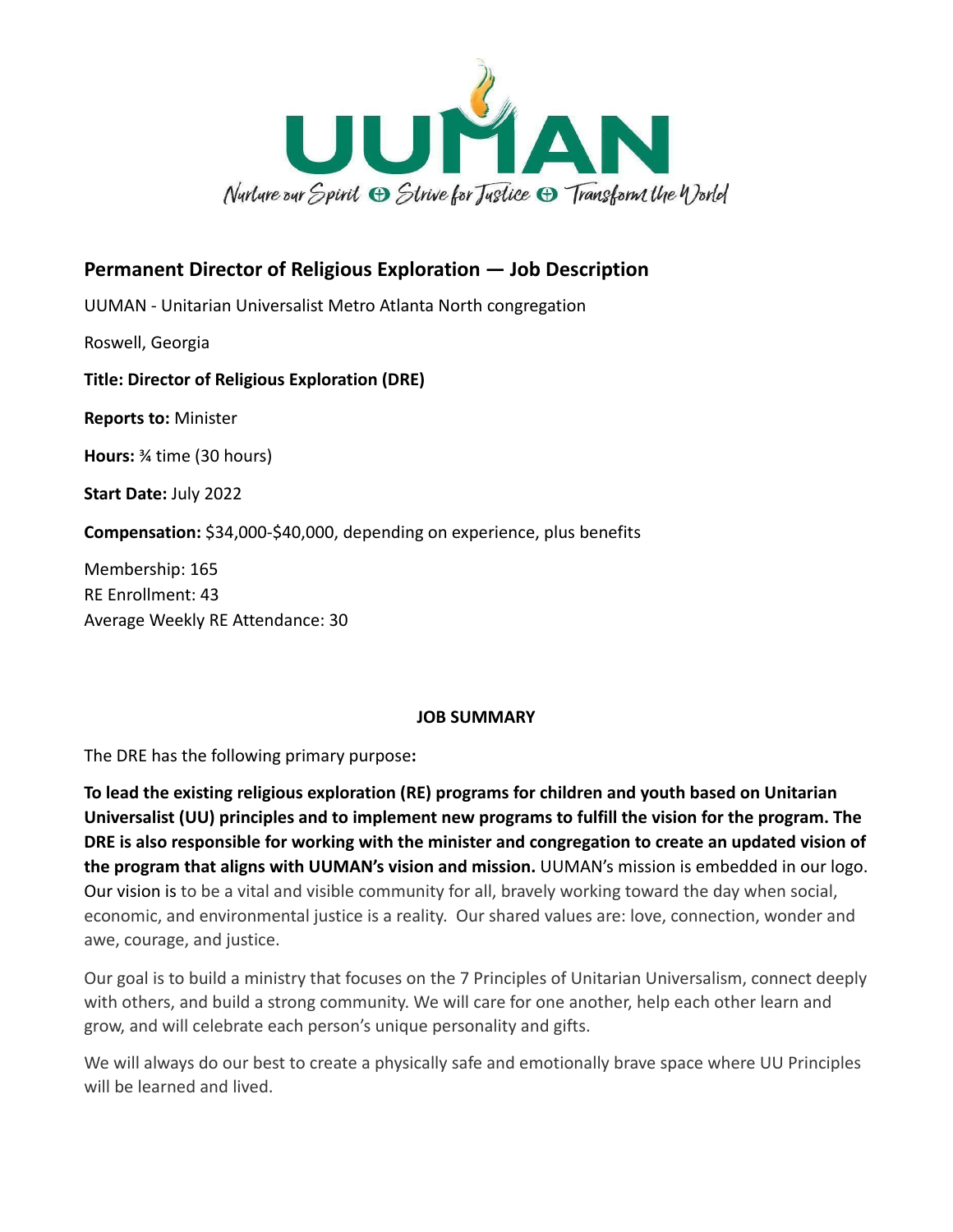

### **JOB RESPONSIBILITIES**

## **The Director of Religious Exploration reports to the Minister and is responsible for:**

- Helping to shape the mission and vision of the UUMAN Children and Youth Religious Exploration (RE) program.
- Facilitating Unitarian Universalist faith formation with children and youth by inspiring open minds, loving hearts, and helping hands.

## **Ministry Curriculum and Programming:**

- Provide direct oversight and/or delegation (with supervision) of all RE programming.
- Recruit, train, maintain, and support volunteers.
- Collaboratively develop, lead, and facilitate Sunday morning faith-formation classes and worship experiences.
- Evaluate and adjust the curriculum for all grade levels to meet both short-term and long-term needs.
- Maintain materials such as the curriculum, training materials, and other RE documents and resources on a shared Google Drive that is accessible to teachers, the RE Council, and the Minister. (Note: Confidential documents are exempt.)
- Coordinate specific programming, including Our Whole Lives (a ground-breaking sexuality and values curriculum) and Coming of Age (a year-long rite of passage into spiritual adulthood).
- Encourage class leaders and children/youth to engage with each other in an atmosphere of respect and wonder.
- Review existing policies related to congregations for children and youth, and work with the congregation to revise these policies as needed and integrate them into a comprehensive Safe Congregations Policy.
- Initiate process to ensure background checks are completed for all RE teachers and nursery staff/volunteers.
- Establish yearly program budget requests and track budget usage in communication with the Treasurer and Minister.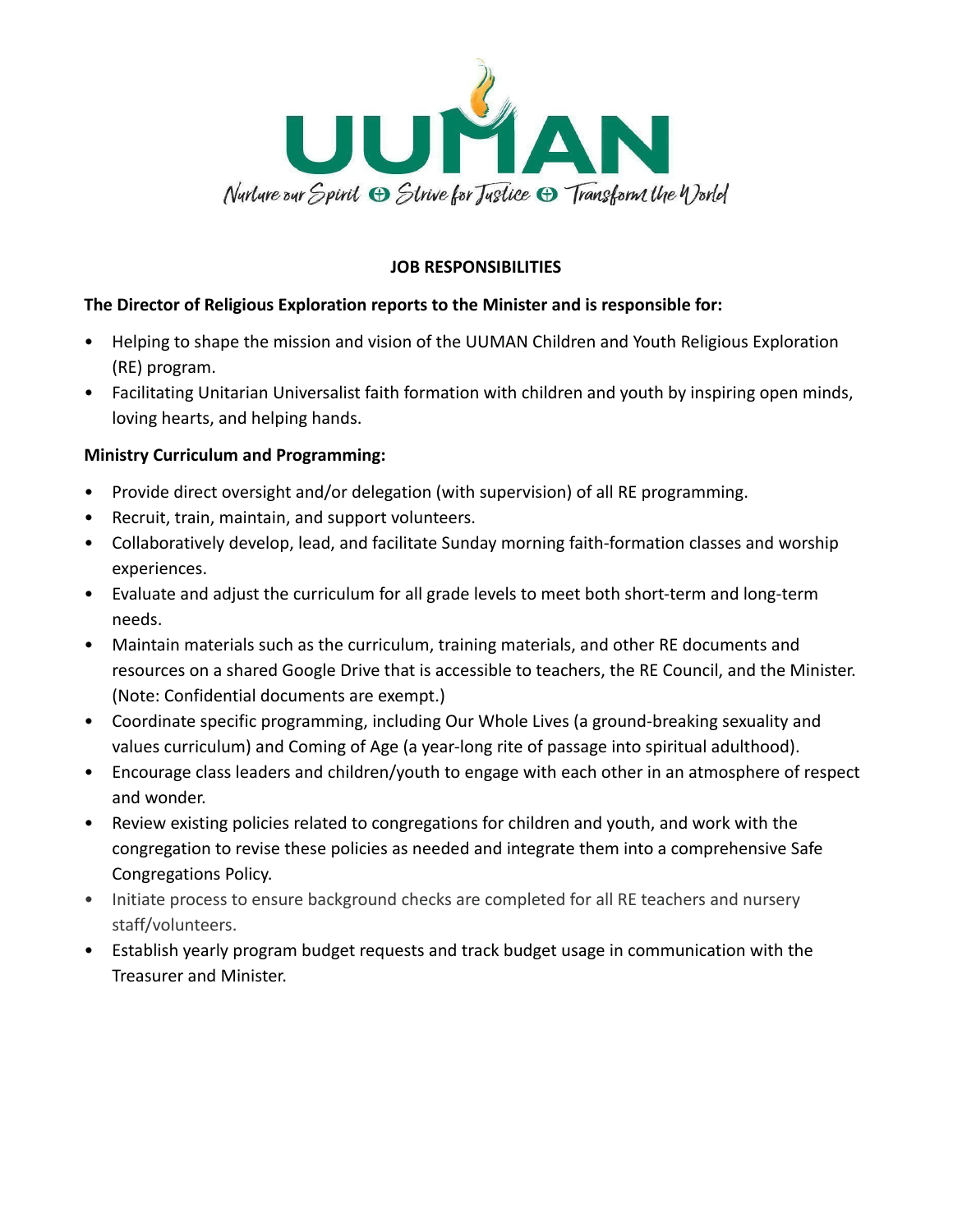

#### **Family Engagement:**

- Create opportunities for families and parents to connect both within UUMAN and with the larger community for support.
- Support an evolving ministry of activities and resources that facilitates religious education in the home and empowers families as primary religious educators.
- Consult with the minister in addressing the pastoral care needs of children and families, as needs are observed.

#### **Communication and Collaboration:**

- Communicate with families weekly regarding ministry activities, goals, class learnings, family resources, and ways to get involved in the program.
- Maintain a yearly RE calendar that can be shared with other UUMAN groups (e.g., the Program Council, Worship).
- Communicate upcoming Ministry with Children and Youth activities and events weekly to the Order of Worship or the Worship Announcements.
- Meet weekly with the Minister to coordinate activities.
- Attend all Board and Program Council meetings.
- Submit a monthly written report on professional activities to the Board of Trustees.
- Submit a monthly newsletter article.
- Collaborate with the Minister and Program Council leaders to encourage and support the congregation's strong commitment to intergenerational community.
- Collaborate with the Office Administrator to organize and carry out ministry tasks.
- Use Breeze church management software to track attendance, schedule events, etc.
- Serve as a staff team member, helping to create a positive and welcoming UUMAN staff culture.
- Act as an advocate for the needs of the children and youth with regards to all UUMAN programs.
- Maintain an active RE Council made up of members of the congregation who assist and advise the DRE.
- Manage all paid childcare staff.

#### **Professional Development and Organizations:**

• Pursue meaningful professional development through conferences and resources provided by Liberal Religious Educators Association (LREDA), the UUA, and other relevant organizations, as well as through professional contacts.